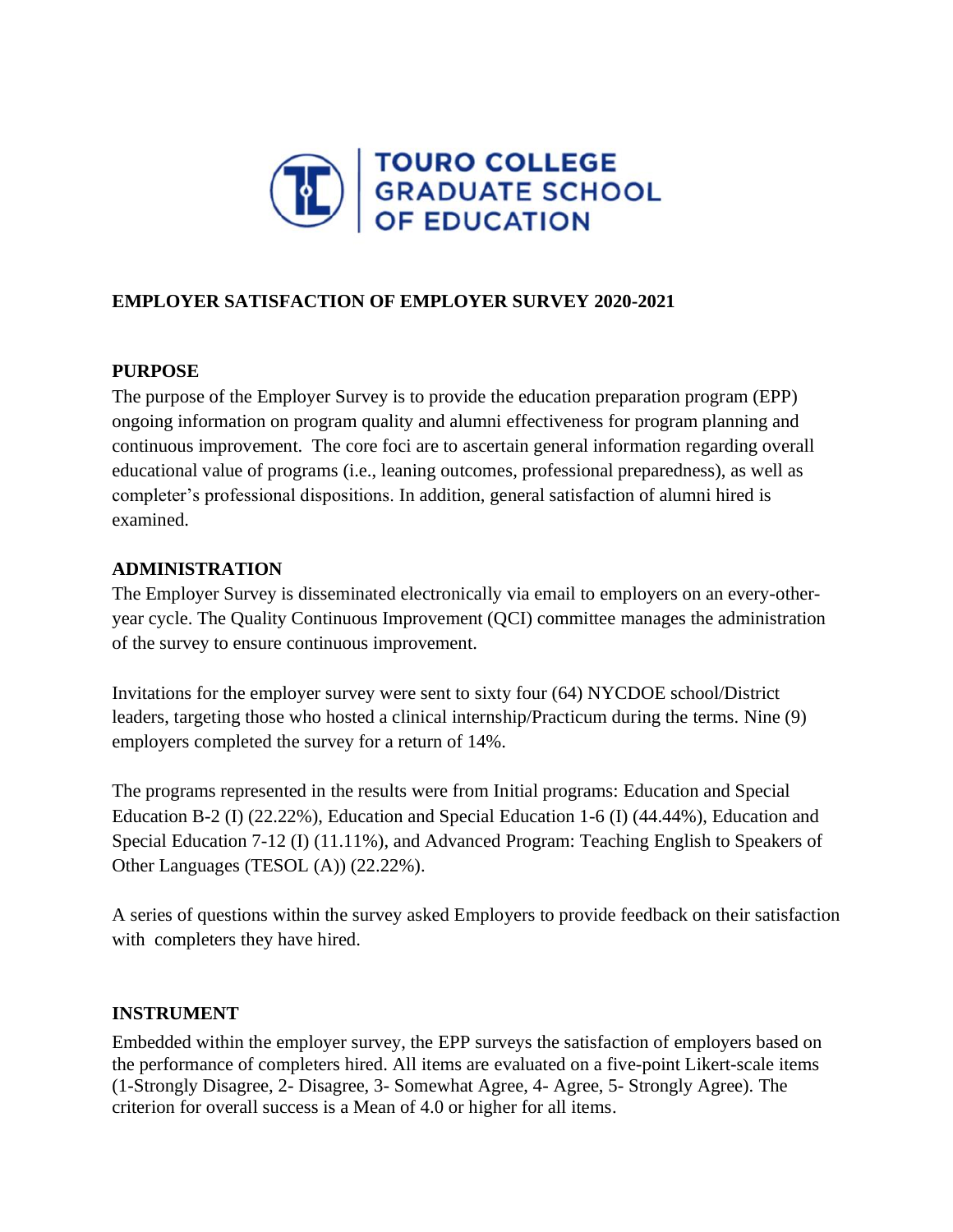The Employer Survey items are aligned with the Touro Candidate Learning Outcomes (CLOs) and equity and access indicators. Through the Touro Candidate Learning Outcomes Crosswalk, items concomitantly address CAEP, College and Career Readiness, as well as ISTE standards for technology, and other relevant discipline specific professional standards.

# **VALIDITY AND RELIABILITY**

The employer and alumni survey Content validity of all Candidate Learning Outcomes aligned items was established fall 2019 via the Lawshe Method (See EOP Alumni, and Employer Lawshe EXSUM).

## **ANALYSIS**

The statistical processes applied were Mean, Standard Deviation, Variance and Count.

### **EPP:**

The criterion for success is met for all items, as Means are above 4.0. The mean of 4.20 was shared across all items for Satisfaction questions, "Overall, I am satisfied with Touro graduates employed in my school", "I would hire another Touro graduate", and "I would recommend a Touro alumni to a colleague for hire".

### **Early Childhood Education and Special Education B-2 (I)**

The criterion for success was met for all items. The mean for the satisfaction questions was (4.20) for: "Overall, I am satisfied with Touro graduates employed in my school", "I would hire another Touro graduate", and "I would recommend a Touro alumni to a colleague for hire".

### **Childhood Education and Special Education 1-6 (I)**

The criterion for success was met for all items. The mean for the satisfaction questions was (4.20) for: "Overall, I am satisfied with Touro graduates employed in my school", "I would hire another Touro graduate", and "I would recommend a Touro alumni to a colleague for hire".

### **Special Education 7-12 (I)**

The criterion for success was met for all items. The mean for the satisfaction questions was (4.20) for: "Overall, I am satisfied with Touro graduates employed in my school", "I would hire another Touro graduate", and "I would recommend a Touro alumni to a colleague for hire".

### **TESOL (A)**

The criterion for success was met for all items. The mean for the satisfaction questions was (4.20) for: "Overall, I am satisfied with Touro graduates employed in my school", "I would hire another Touro graduate", and "I would recommend a Touro alumni to a colleague for hire".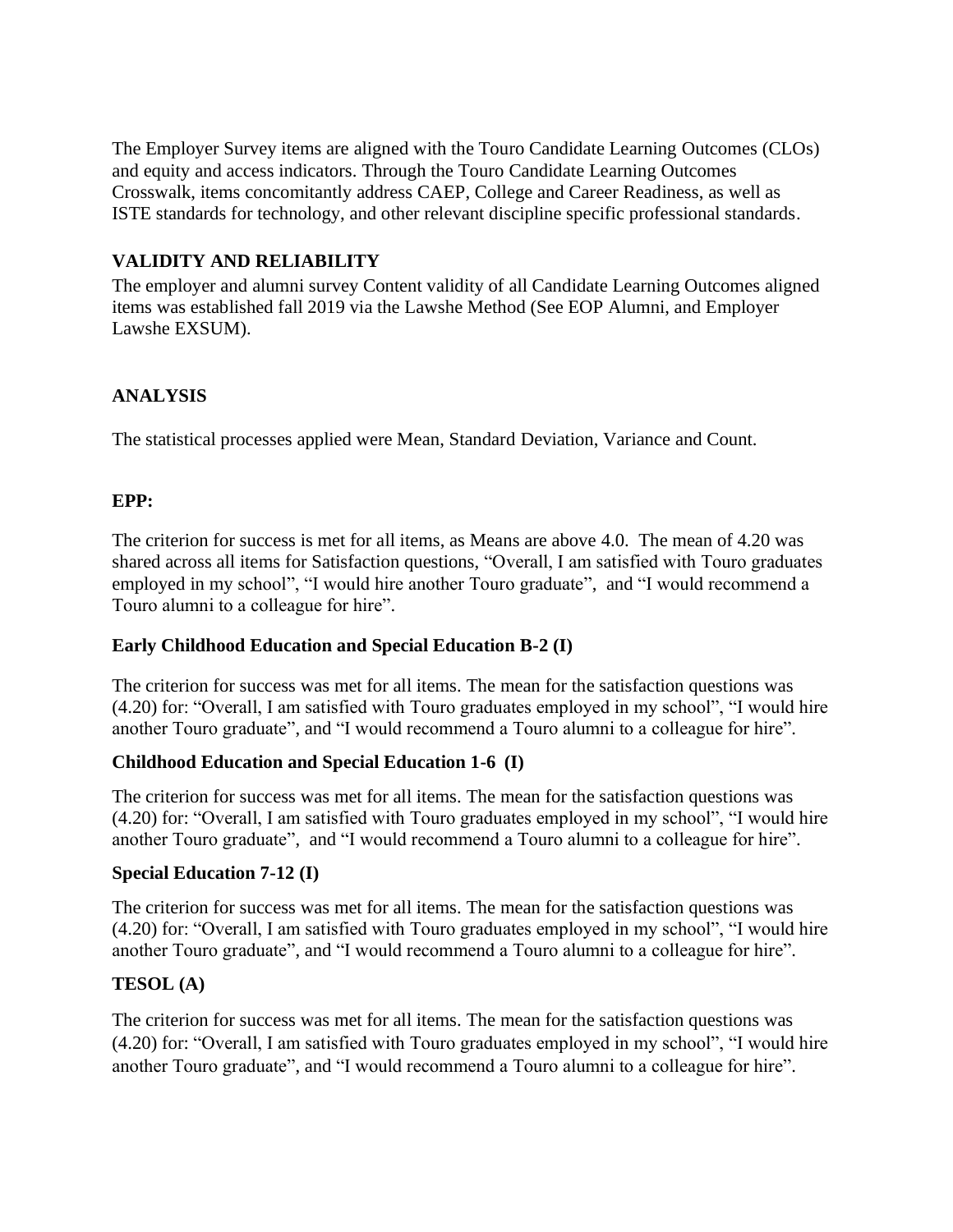## **PROPOSED ACTIONS FOR IMPROVEMENT**

#### **EPP:**

The target is to increase response rates to 30% or higher for Employers Survey for the all initial and advanced programs in the EPP. This will be accomplished by better informing host administrators of the importance of their feedback for continuous improvement.

| <b>Satisfaction Questions</b>                                             | EPP<br>Mean<br>$N=9$ | <b>EPP</b><br><b>Std Deviation</b> |
|---------------------------------------------------------------------------|----------------------|------------------------------------|
| Overall, I am satisfied with<br>Touro graduates employed in<br>my school. | 4.20                 | 0.40                               |
| I would hire another Touro<br>graduate.                                   | 4.20                 | 0.40                               |
| I would recommend a Touro<br>alumni to a colleague for hire.              | 4.20                 | 0.40                               |

## EPP DATA CHART

### INITIAL AND AVANCED PROGRAM DATA CHART

| <b>Satisfaction</b><br><b>Questions</b>                                | $N=$           | Std<br><b>Deviation</b> | Overall, I am<br>satisfied with<br><b>Touro</b><br>graduates<br>employed in<br>my school. | I would<br>hire<br>another<br><b>Touro</b><br>graduate. | I would<br>recommend<br>a Touro<br>alumni to a<br>colleague<br>for hire. |
|------------------------------------------------------------------------|----------------|-------------------------|-------------------------------------------------------------------------------------------|---------------------------------------------------------|--------------------------------------------------------------------------|
| Early<br>Childhood<br>Education and<br>Special<br>Education B-2<br>(I) | $\overline{2}$ | 0.0                     | 4.0                                                                                       | 4.0                                                     | 4.0                                                                      |